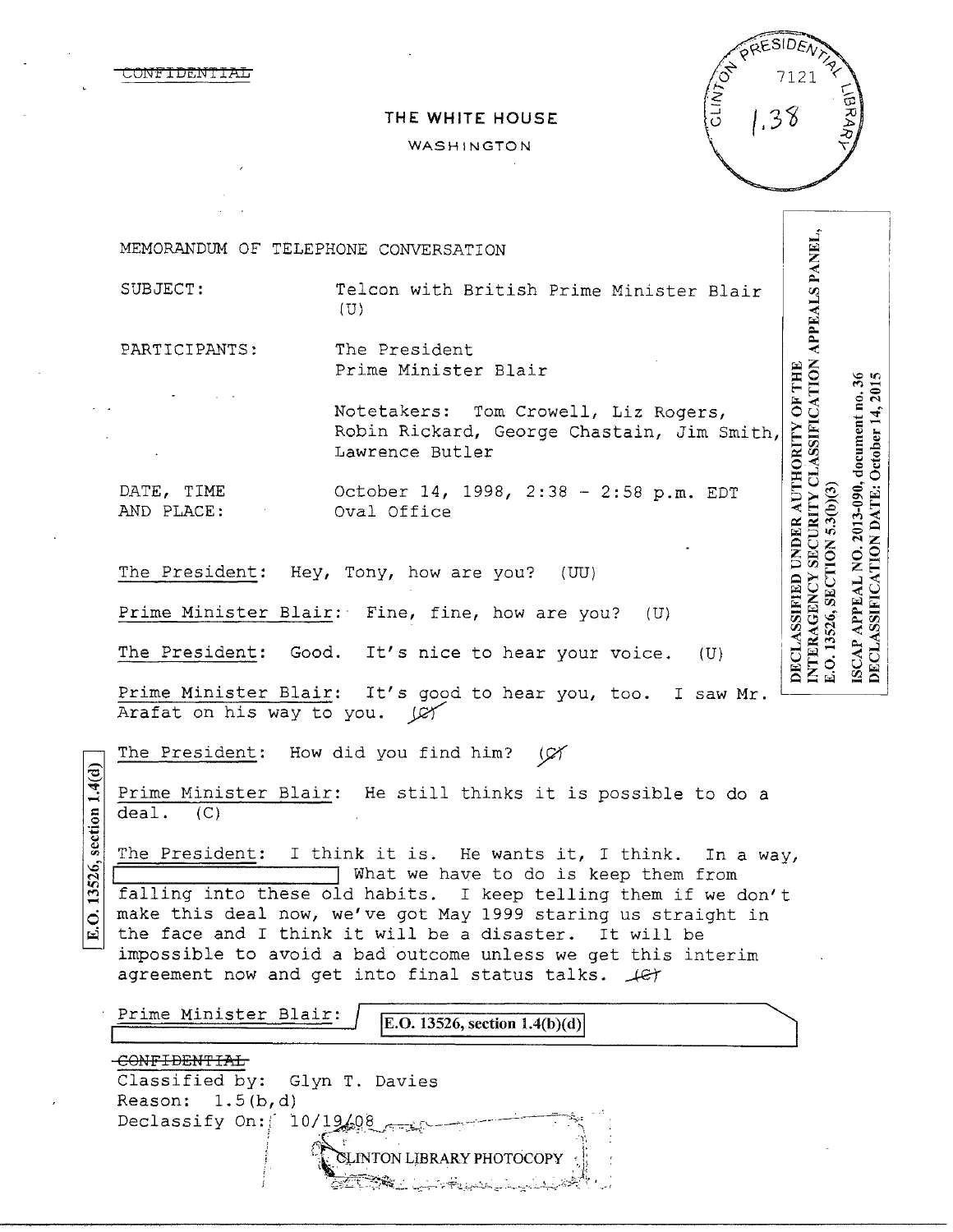CONFIDENTIAL 2

## $|E.O. 13526$ , section  $1.4(b)(d)|$

The President: Maybe. I think he wants to see how it plays, first.  $\sqrt{ }$ 

### I **E.O. 13526, section 1.4(d)**

This is aggravated by the fact that their economic situation is worse than when they signed on to peace. The Israelis close borders at the drop of a hat and they never concluded all these economic things, the roads and airport and industrial park, they have been on the verge of doing for months and months.  $(\mathscr{L})$ 

Somehow we have to convince them they have to resolve all that  $\cdot$ crap. There is a train wreck facing them in May 1999 unless we somehow can give them some breathing room, some progress and confidence in one another's work. If I were in their position, the one interest they have in common is finding some way to live together before they have this horrible train wreck in 1999.  $(z')$ 

Prime Minister Blair: *E.O. 13526, section 1.4(b)(d)* 

The President: I think it might be important, depending on what each side asks for. During the next four days I might need to call you again a time or two. Where will you be?  $\mathcal{L}$ 

Prime Minister Blair: I will be here and anything I can do to be helpful I will, just give me a call anytime. I will speak to the Europeans or anything.  $LT$ 

The President: Adams and Trimble are both over here, you know.  $(C)$ 

Prime Minister Blair: Yes. (U)

CONFIDEN'FIAL

The President: My deputy labor secretary participated in the opening of the road show last week and I think it's going pretty

**TON LIBRARY PHOTOCOPY**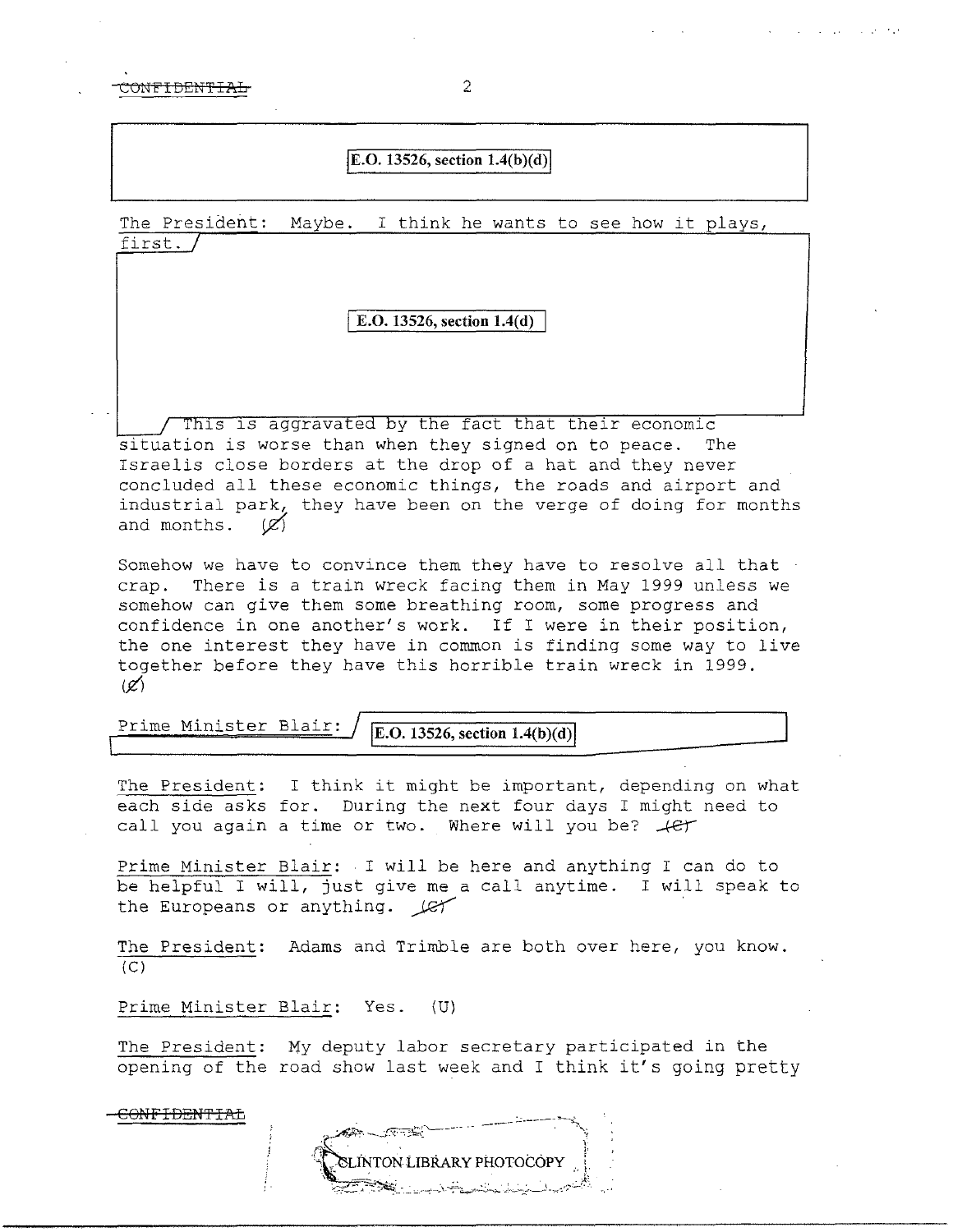CONFIDENTIAL

well. I understand de Chastelain's group got the lead on the decommissioning issue, but I heard you think it will have to wait until next spring. If there's anything I can do to help. *.ffe1""* 

Prime Minister Blair: Bill, I am going to speak to McGuinness and Trimble in the next few days. It's tricky stuff. Sinn Fein is saying we will decommission, but not just yet.  $\int$ 

E.O. 13526, section 1.4(b)(d)

At the moment, we're working on it. If it comes to it, and I think you need to speak to people, I will just give you a call.  $\mathcal{L}$ 

The President: I will do anything you want. I don't know how you are going to solve it, they both seem so dug in. If you can figure out anything I can do, I will.  $\mathcal{Q}$ 

I just cannot thank you enough for the strength you showed on Kosovo. It was fascinating to watch that NAC meeting unfold, compared to where we were three months ago. They all acted as if they were disappointed Milosevic caved. I told my folks here that it bore some of the similarities to Bosnia, where we worked for two years to get everybody off the dime. But it happened a lot quicker, in no small measure because we were in lockstep from the get-go.  $|C|$ 

Parenthetically, we have to do the same on this global financial thing; maybe we can talk about it in the next few days.  $\text{LFT}$ 

It was amazing to see how that happened. Here is where our next problem in Kosovo is. I think right now we are *in* a position where we passed the ACTORD  $--$  this action order  $--$  and are suspending it as we see if he complies.

**E.O. 13526, section 1.4(d)** 

 $\angle$  And as soon as that happens, he will start cheating, but they'll argue it's not enough.  $\ell$ er

We really need to carefully coordinate our positions to keep maximum pressure on him so we don't have to take military action. We don't want to look weak three months from now. It

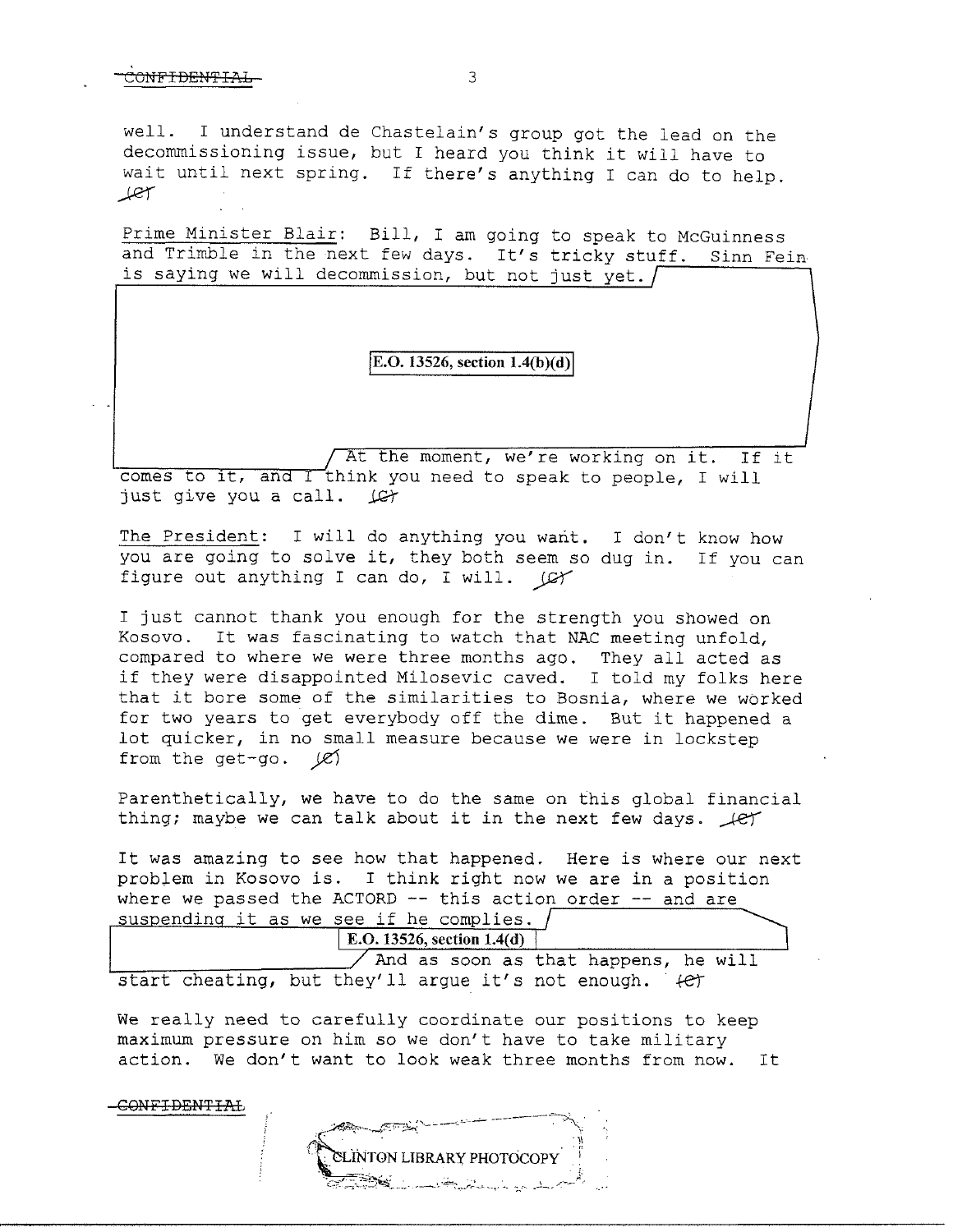## $\overline{3}$   $\overline{4}$

looks so good right now, just the right thing being done in the right way. We really, really need to coordinate our positions; I'm convinced we can avoid military action if it is always hanging there. But it would take 3-4 months to try to get everybody where they were. And all the forces of the last 3 months will reassert themselves. Milosevic will cheat a little here and there and undermine the integrity of this thing. That is my only sort of yellow caution light, but otherwise it's  $terrific.$  It's good to have some good news.  $+$  $E$ +

**IE.O. 13526, section 1.4(b)(d)** 

Prime Minister Blair:

**J** 

The President: We have to figure out a posture. Some guys will say you can't keep granting  $96$ -hour extensions, and then they will say we ought to say, okay, let's go to one-week extensions, two-week extensions. The point is, we don't want to let them put us in a position where we have to do this all over again. The minute we do that, he will start cheating.  $\langle \Theta \rangle$ 

Prime Minister Blair:

The President: I like that.  $\cancel{\varepsilon}$ 

Prime Minister Blair: Bill, one thing I want to raise on the global economic stuff. I've got a little bit to report. I think Gordon has done brilliant work on the Europeans.

**INTON LIBRARY PHOTOCOPY** 

 $\text{COMFIDENTIAL}$   $\text{E.O. 13526, section 1.4(b)(d)}$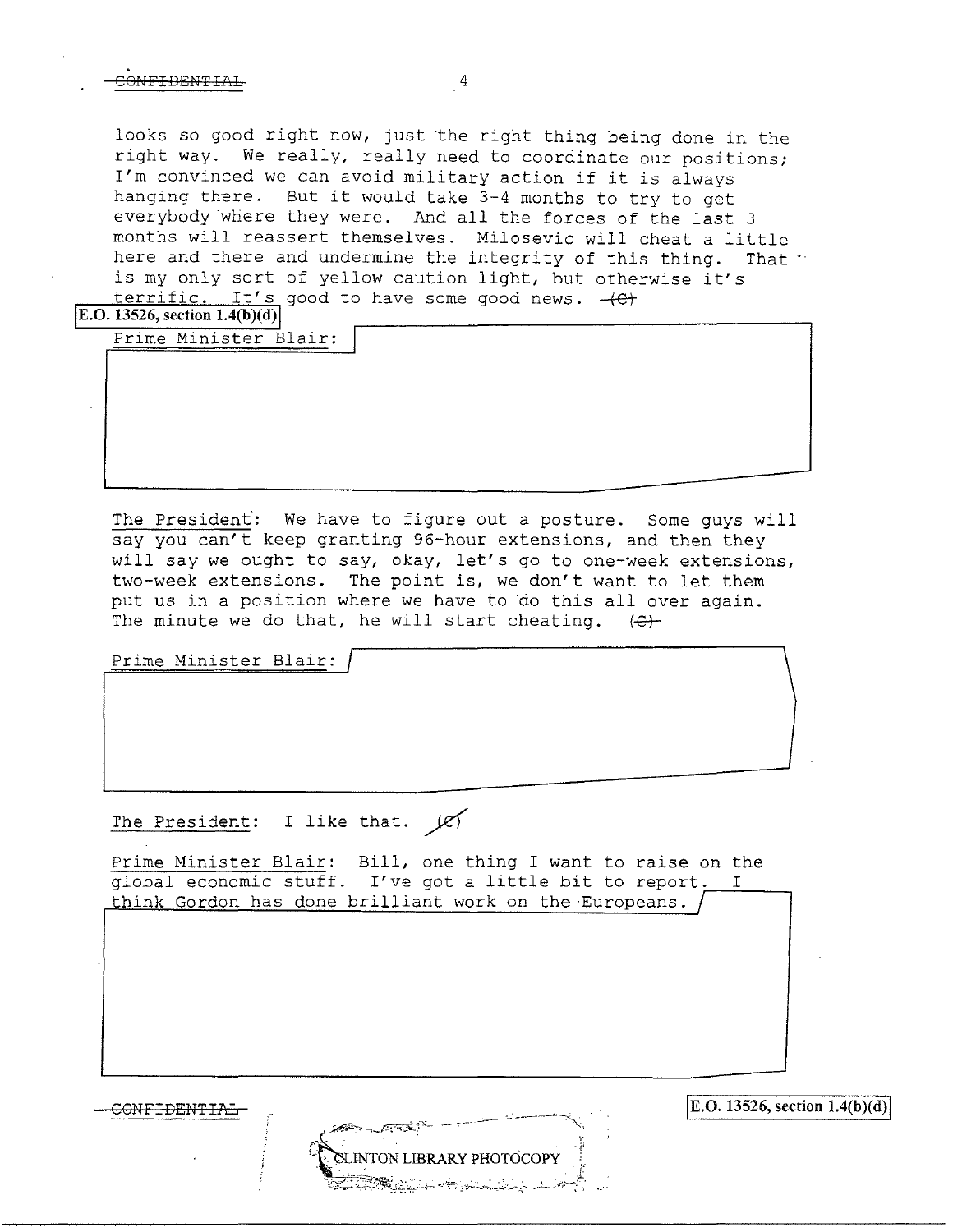<del>CONFIDENTIAL</del>

# **E.O.** 13526, section  $1.4(b)(d)$

The President: On the speed issue, I agree. On any of these finance problems, **E.O.13526, section 1.4(d)** they could have done this for a pittance of what they have to. We have two different issues here. The longer we wait, given the amount of leveraged money that is out there,.the greater chance of a more serious collapse that will take more money to fix. I do believe we need to have a hardcore bright line to help Brazil and keep Latin America from getting into this. The risks of our not being successful are greater than when we helped Mexico. But the risk will be minimized if simultaneously we have a comprehensive short-term strategy, including these countries but not limited to these countries.  $(R)$ 

At least have a framework agreement that in the long run wiil sort of stabilize confidence and make people think this can be made to work. I believe the global version of what we're trying to do in our respective countries is riding on this. If this comes apart at the seams, we'll have hell putting this back together and putting in a coherent social component. That is what I believe. I think it is very, very serious. Much more than what I say in my public remarks, because I have to keep people jollied up here.  $+e^+$ 

We just literally this minute got Gordon's proposals in. Everybody here will be ready to see him by tomorrow and I will

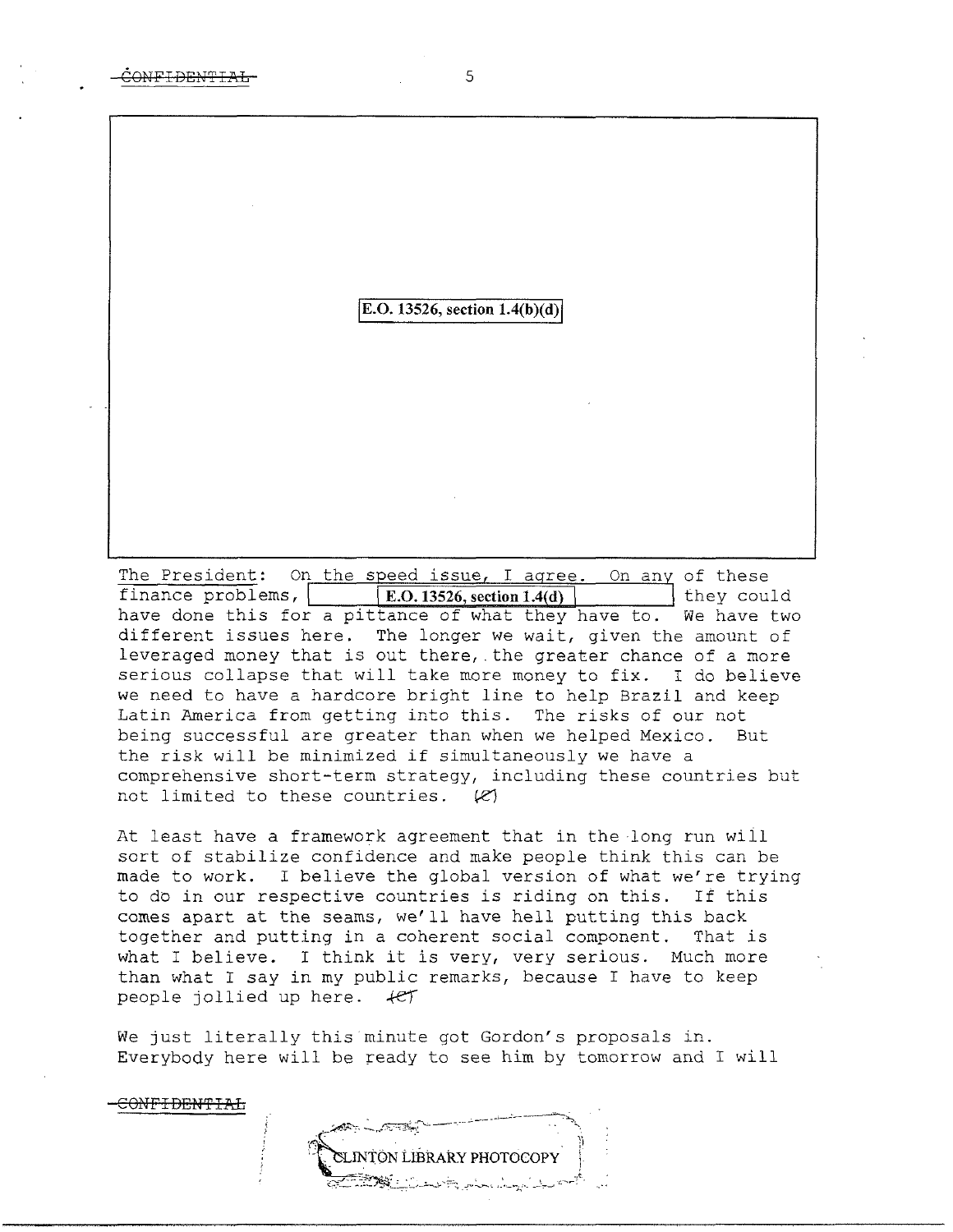We just literally this minute got Gordon's proposals in. Everybody here will be ready to see him by tomorrow and I will read this personally. I would like to follow up on the suggestion you made to me before. Let's assume pretty good accord among G-7 treasury and central bank people. There should be some meeting of the G-7, and sooner rather than later to realize some momentum here; even the Wall Street crowd, who hategovernment interference. Every time .I give a talk, the market goes up a bit, and they're disappointed we're not doing more. There is an openness to action here in the market community that I think is important. I don't want to meet if we don't have anything to say, but I think you ought to think about it.  $\text{Ler}$ 

**E.O.** 13526, section  $1.4(b)(d)$ 

Prime-Minister Blair:

The President: Absolutely. Let me read this. I may call you in a day or so. There's some urgency in timing. If you look at the amount of unregulated, leveraged cash out there and the fact that people on their own are trying to reduce their exposure within emerging markets and in the EU and U.S. already, we already have a liquidity crisis that will affect our economies in less than a year. But simultaneously the amount of risk is so great that the two trends could run head on into each other and cause an even bigger problem. I hope Gordon will come tomorrow, but if there is some problem at Treasury, let me look into that. I don't know about that. Let me have a little time to look over this stuff, but I can't imagine not having him here.  $\cancel{e}$ 

Prime Minister Blair: I'm sure they will be happy to see him.

The President: If you have gotten Tietmeyer and the French central bank moved off where they were at the meeting of 25 countries  $(G-22)$  over here where Gordon spoke so well  $--$  it sounded like we'd read the same book just before speaking, we don't want to give them a chance to change again.  $+e^+$ 

Prime Minister Blair:

INTON LIBRARY PHOTOCOPY

 $\overline{COMF1DENTHAL}$  is the section 1.4(b)(d) is the section 1.4(b)(d)

 $\overline{\phantom{a}}$